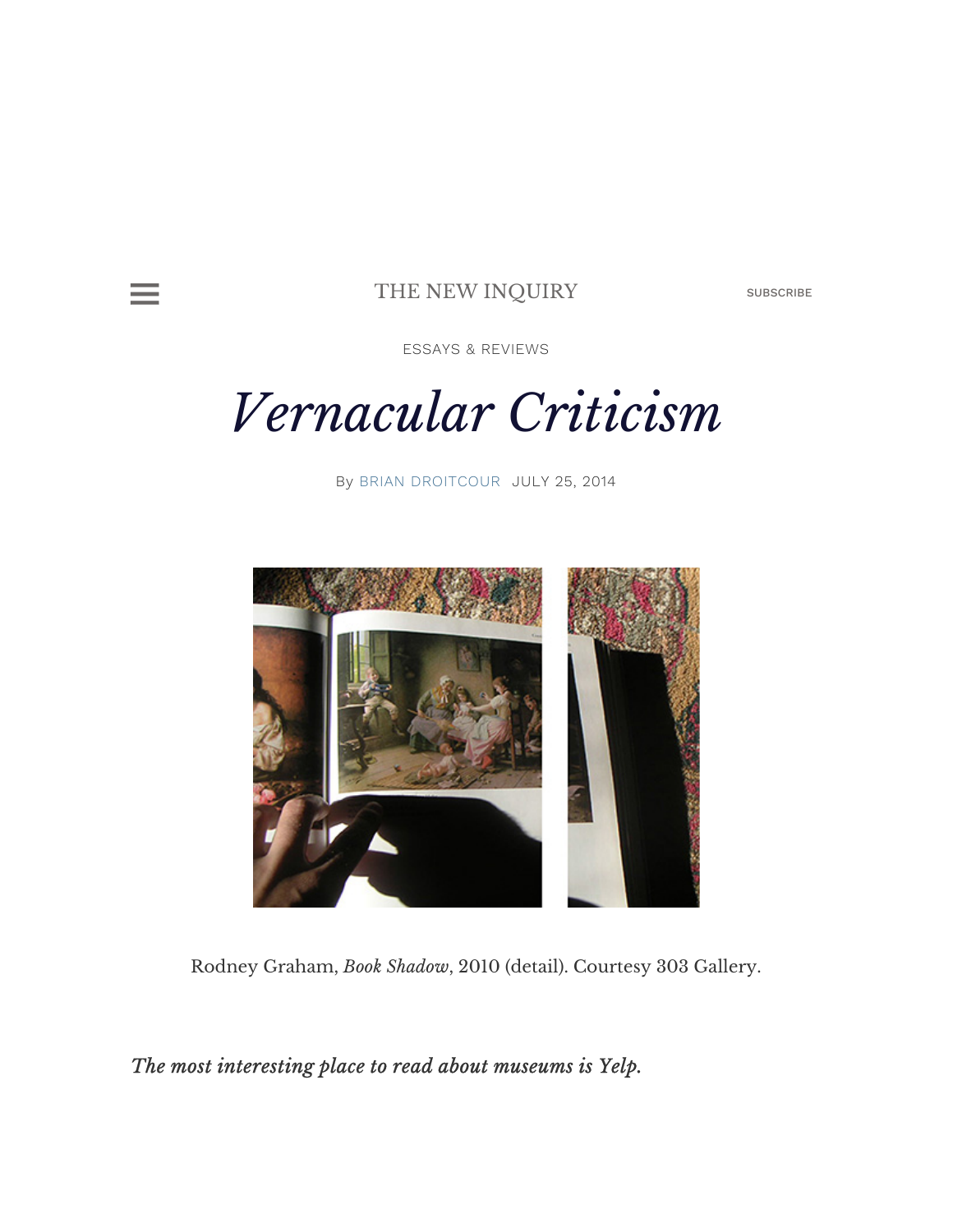"Boyfriend says that it's a little silly to review a museum like PS1 because it has so many rotating pieces/exhibitions," writes Yelp user Saskia S. in her five-star review of MoMA PS1, a contemporary art center in Queens. Boyfriend voices the status quo: Reviews of museums should reflect their rotating offerings, which means that the appearance of reviews should be metered by periodicals—the daily newspaper, the monthly magazine—whereas a Yelp review sits in online stasis, which is a little silly. Another subtext, which Boyfriend is perhaps too polite to say aloud, is that the high refinement of what museums do is best addressed by the professional critics who write for those periodicals, rather than Yelp users such as Saskia S.

The accumulation of Yelp reviews over time is meant to establish the reputation of a local business that Yelp's users wouldn't otherwise know about or know what to think of. The reputation of a museum, on the other hand, is established a priori, by the fact of its status as a museum. Museums are landmarks. When I'm on Manhattan's Upper East Side I don't open Yelp to find a good local museum to check out—I open it to find a place to get lunch after going to a museum there, which is the only reason I ever go to the Upper East Side.

And yet Yelp reviews of museums can be insightful, colorful, or strange (or, in Yelp's own nomenclature, funny, useful, or cool):

"However, it seems that the artwork seem to curated neither chronologically nor harmonically with other work," May Y. writes in a three-star review of the Metropolitan Museum of Art that bristles at its encyclopedic miscellany. "I felt like as if I were in a large field with different patches of flowers around me."

"Being asian w/ tote bag n 'art' student id at the Whitney during a Yayoi Kusama show felt like a fag with more than 2 photo tags on patrickmcmullan.com wearing all black harem pants n rick owens." Valeriana S. writes in their three-star review of the Whitney Museum of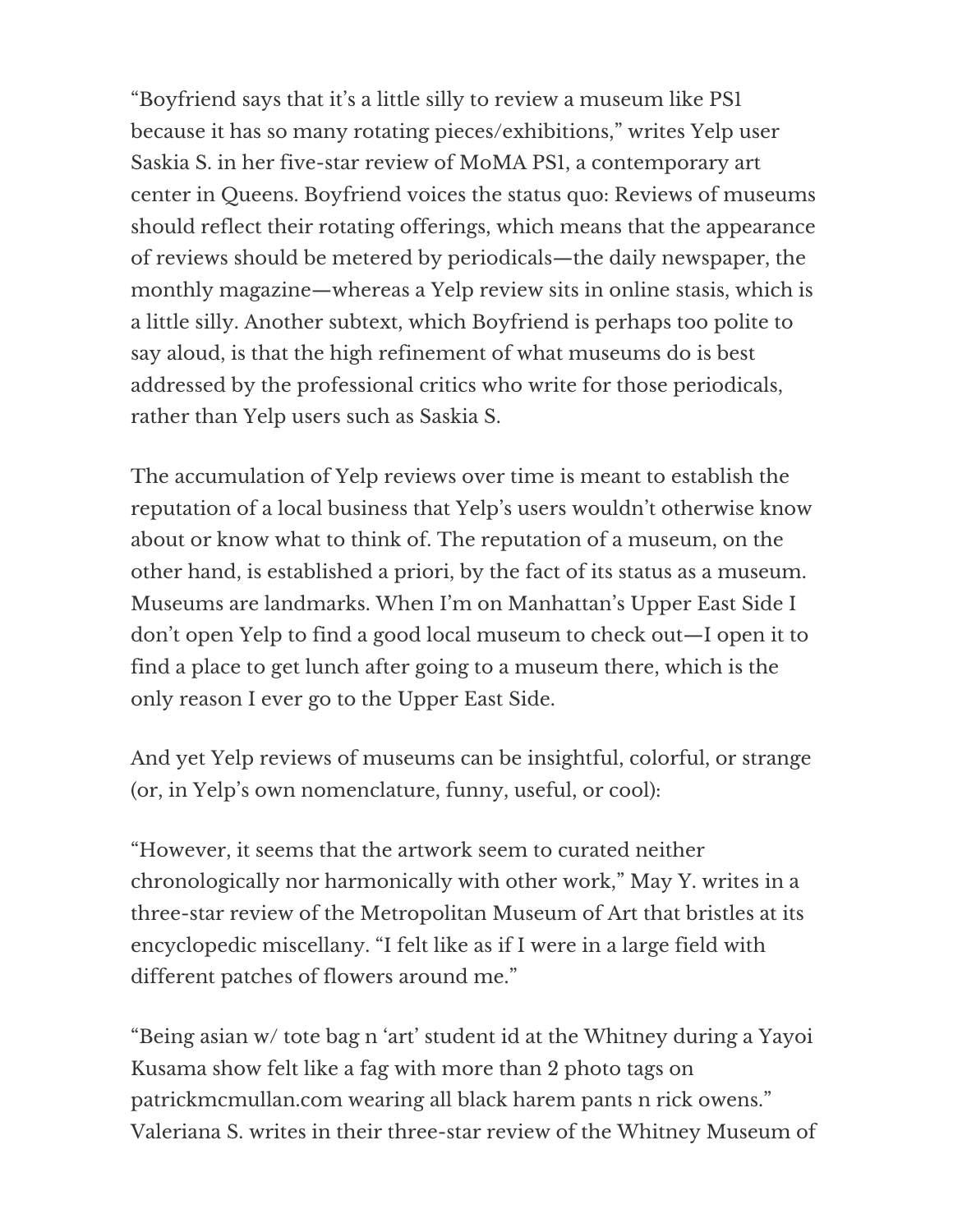American Art. "Aniwai, I'm sort of on a diet off processed food n faminist art, so the majority of my interest was spent on spotting fashion students (who will use Yaya's art as inpiration for their next assignment 'designing a collection') n counting # of art lovers wearing dots."

"I never really thought much of Christina's World (by Andrew Wyeth)," writes Gretchen P. in her five-star review of the Museum of Modern Art. "Then I saw it live and in person and it hit me. In a city where so many people move from 'the country' to make it, where the emaciated ribs of the 1930s still show in spots, here is Christina. Her world is polio and the ground in rural 1940s (although it might as well be 1930s) America. What strikes me is that this is what I contemplate as I'm riding an elevator. It's just a weird place for an important piece of art. […] Then again, that's also why I now like it. No pomp, no circumstance. It just exists and next to an elevator is where it does so."

Even reviews that don't detail responses to art offer frank facts about the bodily experience of being in a museum that professional criticism tends to omit. "Once you're inside I would either use the elevator or the stairs to get all the way up to the top level. Start your visit at the top and then walk down," writes Nicole P. in a three-star review of the Guggenheim Museum—a practical piece of advice that appears in many of the Guggenheim's reviews.

"Carrie Mae Weems installations saved my whole visit! However, I didn't understand why they chose to put her video pieces in a narrow hallway with high volume traffic," writes Honore F. in another threestar review for the Guggenheim. "Also if they are gonna run for longer than 10 minutes I do think there should be a bench for the elderly and those with physical limitations."

"Exhibits are hidden in rooms and there are no signs to direct visitors. I was informed that signs are aesthetically ugly and I should write a letter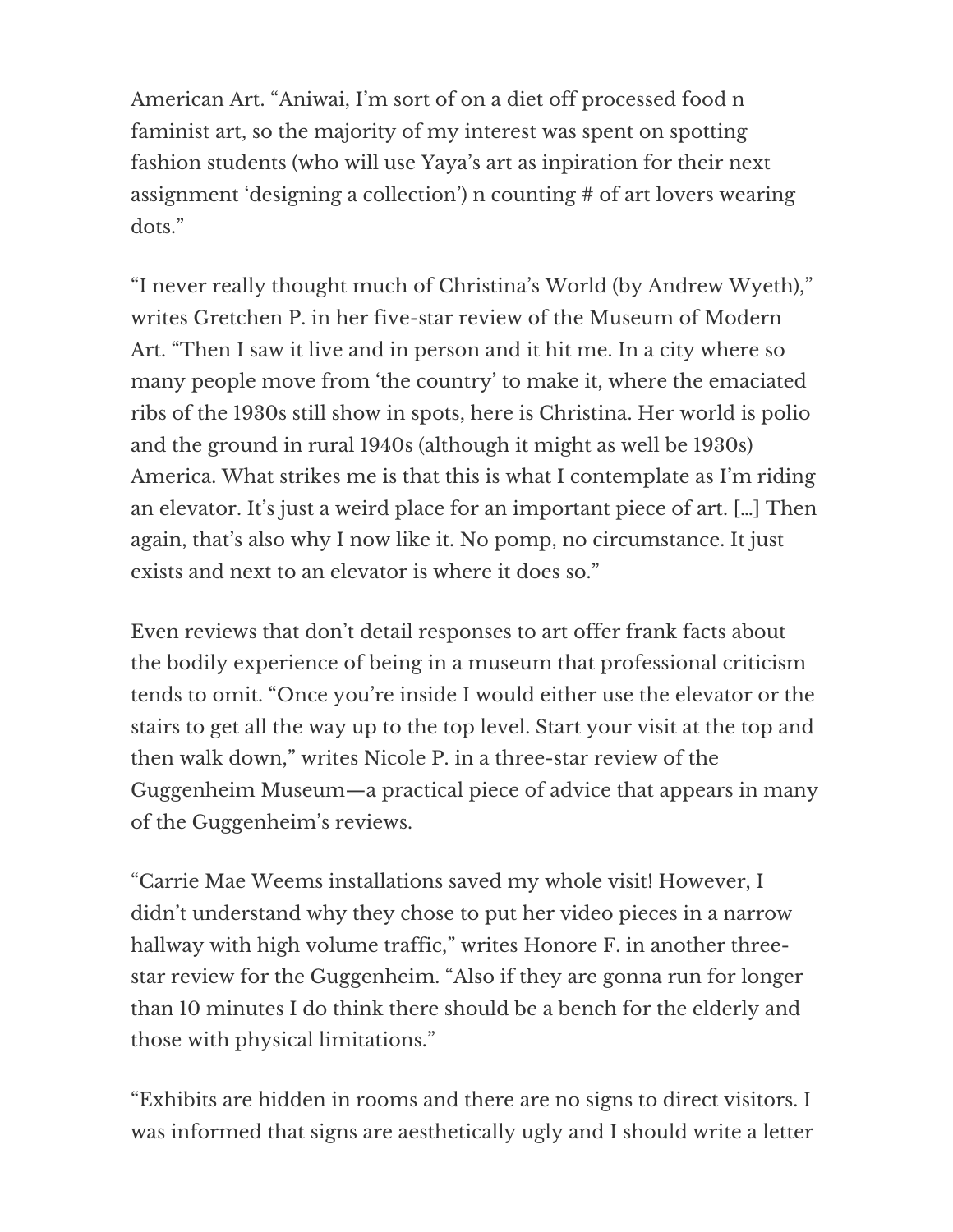to express my opinion," writes Iris S. in a three-star review of MoMA. "One final observation. Women's bathrooms don't have tampon machines. I was told that it's because it looks ugly!"

Yelp reviews like these are a reminder that museums tend to subjugate concerns of the viewer's body to things like sight lines, the production of meaning through juxtaposition, the interaction among isolated works of art. To museums and their curators, the social space produced by the people's encounter with artworks, or the needs of a body in between its encounters with art, are secondary.

In this way, many Yelp reviews confront the engineered homogeneity of the museum experience, the standardized conditions that Brian O'Doherty, an artist and critic, wrote about in Inside the White Cube. In these essays, written in the 1970s, O'Doherty describes the origins of ubiquitous gallery architecture and offers a critique of the white cube's transformation of the viewer into a phantom, a spectral organ of cognition designed for the bodiless appreciation of art.

The abruptly intimate accounts of subjective experience in a museum found on Yelp defy the white cube's bloodlessness—even if all they do is address mundane concerns about a body's movement in space.

"I'm not a big museum fan but I do enjoy work of art," writes Ricca R.

"I have to admit something," begins Nadia Z. in her five-star review of MoMA. "I been postponing museum reviews for some time now. The grandiosity of NYC art museums intimidate me. How you review something that not only the league on its own, but ever-changing with bigger-than-time-itself exhibits as well? But alas, I am going to try and learn to fly here."

Yelp does a lot of things, including a number things that make people hate it. But one thing it does is provide a platform for vernacular art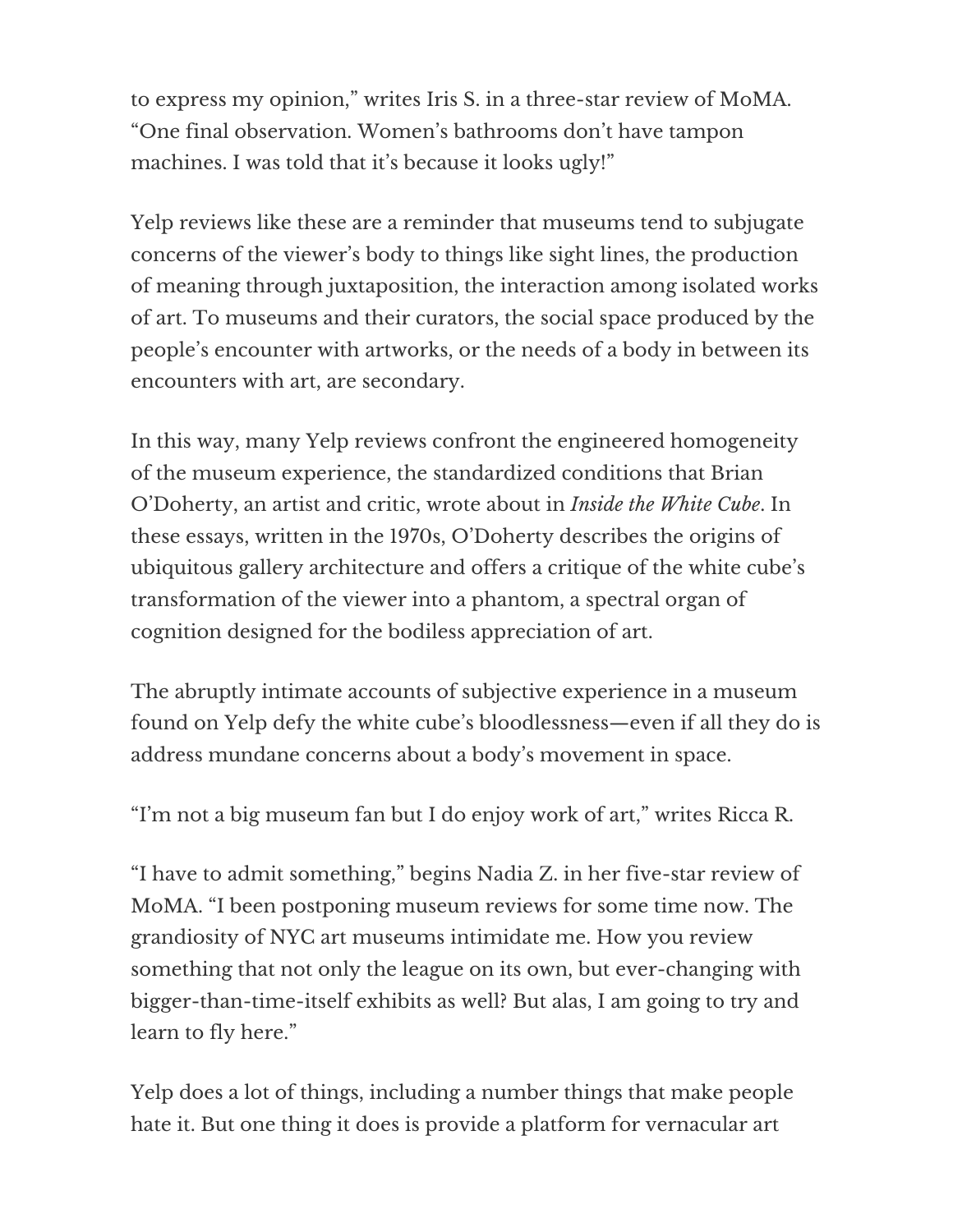criticism, a different kind of writing about art and the public spaces where it is seen. Vernacular criticism can reject the guidelines set by cultivated artistic tastes, or it can guilelessly speak in ignorance of them, or in its naive fascination with them can inadvertently expose their falseness. Vernacular criticism is an expression of taste that has not been fully calibrated to the tastes cultivated in and by museums. Vernacular criticism inscribes bodies in public spaces that would otherwise erase them.

I yelp. I've written over 100 reviews on Yelp, almost all of them about museums and galleries. Other Yelp users have found my reviews useful (305 votes), funny (209 votes), and cool (198 votes). I know what it's like to open the window on Yelp's page to compose a new review, to have Yelp ask me to quantify my experience of a place by choosing a number of stars—each with its corresponding interjections. One star is "eek!" Two is "meh." Three is "A-OK!" Four is "Yay!" Five is "Woohoo!"

A friend gave me a T-shirt she found in a thrift store that says "I [Yelp logo] Yelp" modeled on the "I [Heart] NY" design. Instead of a heart it has Yelp's logo, which might be described as a sunburst or a blooming flower. I'm not exactly sure how to identify it, but its suggestion of an outward explosion through a neat and stylized form seems to approximate Yelp's quantitative rationalization of the burst of feeling that moves me to write a review there. I wouldn't say that I love Yelp. But I might say that I [logo] it. "I [logo] Yelp" says less about how I feel about Yelp than what I do for it—I spill my guts, I blurt my tastes, I let them by counted, branded, averaged, muted, processed into a crowdsourced stamp of (dis)approval.

I write about art on Yelp. I also write about art on other websites or in magazines in exchange for money, and I've been doing that since 2005. I'm not an art historian. I've never studied art history, which from a distance looks like a bleakly stuffy field, concerned with questions of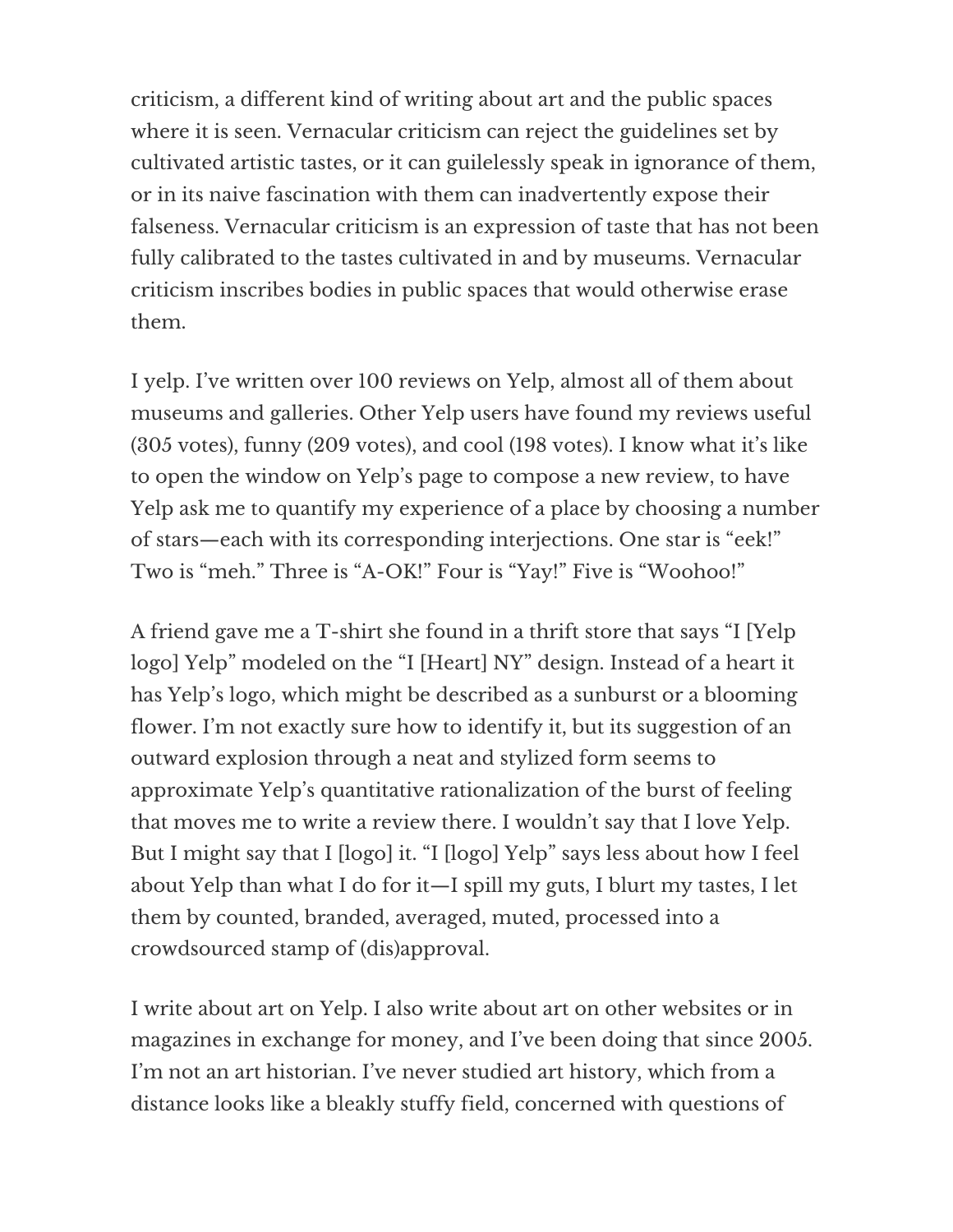influence and provenance that stake out an autonomous purity for art and its mediums, that disengages them from social or cultural history. Criticism, as opposed to history, appeals to me as a practice of inscribing art in life. I'm an art critic, and some people have said I'm "the first art critic on Yelp." That's not true, of course. If other people hadn't written art criticism on Yelp before me, it never would have occurred to me that it was even possible.

Like most people, I had been using Yelp mainly to find out about restaurants, but in January 2012, when I was searching for information on Ai Weiwei's exhibition of millions of porcelain sunflower seeds at Mary Boone Gallery, the top result on Google was a four-star review on Yelp, by Lisa Jane C. "During my visit, many people were mesmerized by the seeds, which are beautiful," she wrote. "Each one is unique, just like people."

I don't think that last line especially struck me the first time I saw it, but when I read it again now I realize it contains the seed of a theory of aesthetics whose practice is easier to imagine thanks to Yelp—one that begins with the heterogeneity of taste, a totality of dissensus expressed in subjective accounts of a body's experience at a unique point in space and time. Somehow I recognized Yelp as a detour from the homogeneity of voice and style that I struggled with in writing for professional publications: the aloof posture of academic expertise applied to paraphrase the artist's statement or gallery press release in a more authoritative way, all within the limited word count available for reviews.

And so I started to yelp.

In some ways, being a yelper isn't all that different from being an art critic.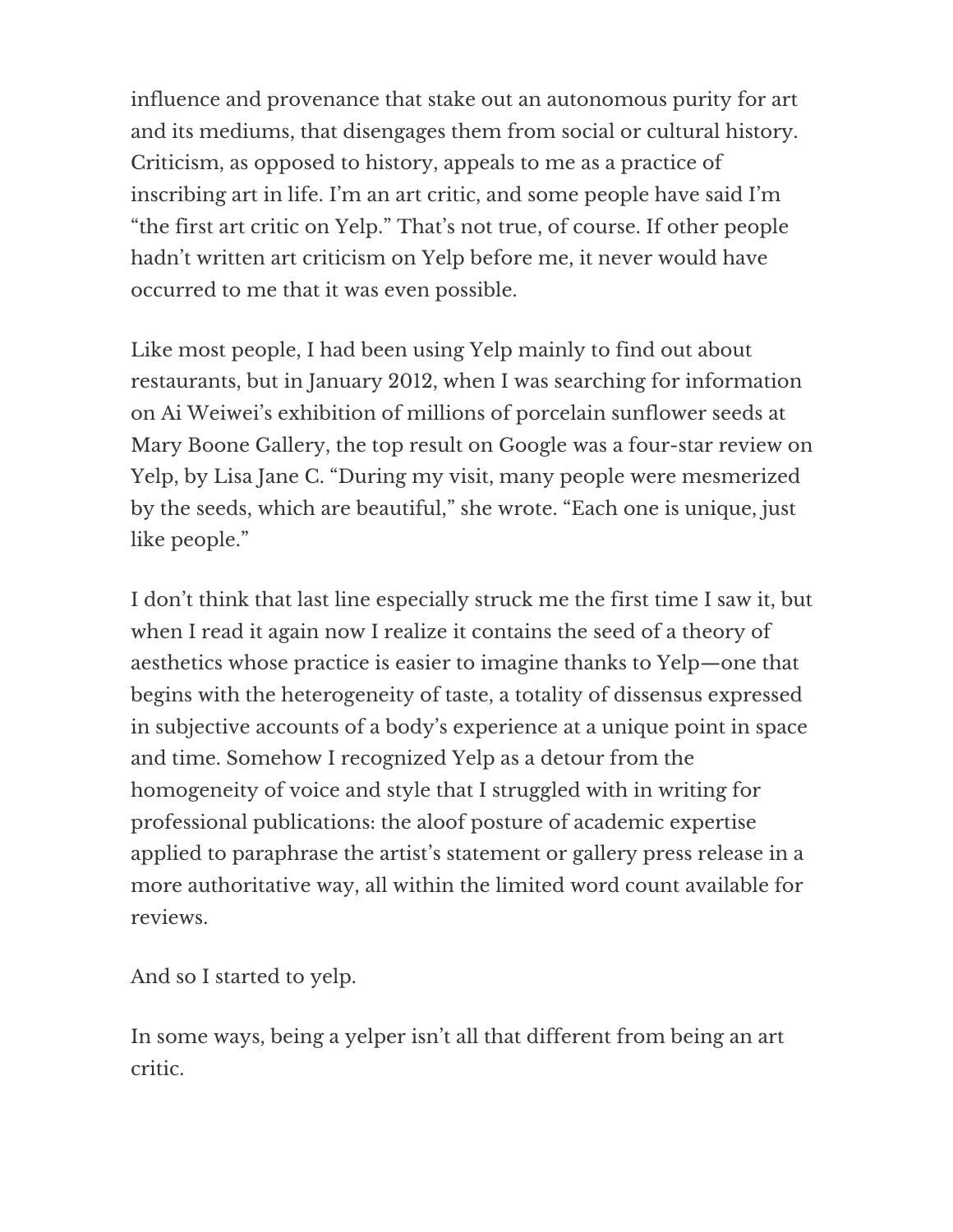The art critic gets paid so little he may as well be writing for free, like the yelper does.

An art critic who gives Jeff Koons a negative review is like a yelper who gives one star to the Olive Garden. The market has already made up its mind and institutional policy follows. The art critic confronts this consensus and tries to express an independent, individual opinion in spite of it—a thankless task. The art critic doesn't change the art world's systems of power; he simply gives them publicity by reminding readers that they exist. So it is with the yelper who accumulates language around a storefront or a brand.

Most art critics—the ones writing for specialized art journals, where most art criticism today is found—do little more than mimic the academic discourses of art history and art theory, often poorly, as they apply them to specific instances of art making. So it is with the yelper, who does little more than mimic, often poorly, the vocabulary and style of marketing and journalism.

The more the art critic writes the more people pay attention to their name, to their opinion, even though these opinions have no effect on the landscape of the art world, the mechanisms of the market. If the art critic writes enough reviews, they will be invited to gallery dinners where critics are served free food and drinks, and so it is with Yelp—if you yelp enough, your account is designated Elite, your reviews are elevated to the top of a business' page, and you're invited to attend Elite events where yelpers are served free food and drinks.

The Yelp Elite are people who write lengthy, chatty, mostly positive reviews, and for my first year and half of yelping I held the Elite in scorn—these users were tools, instrumentalized by Yelp's promotion of its brand identity. I didn't think I wanted to be Elite or that I would even have a chance, with only a few dozen reviews under my belt compared with the hundreds on the profiles that boasted the Elite badge. But last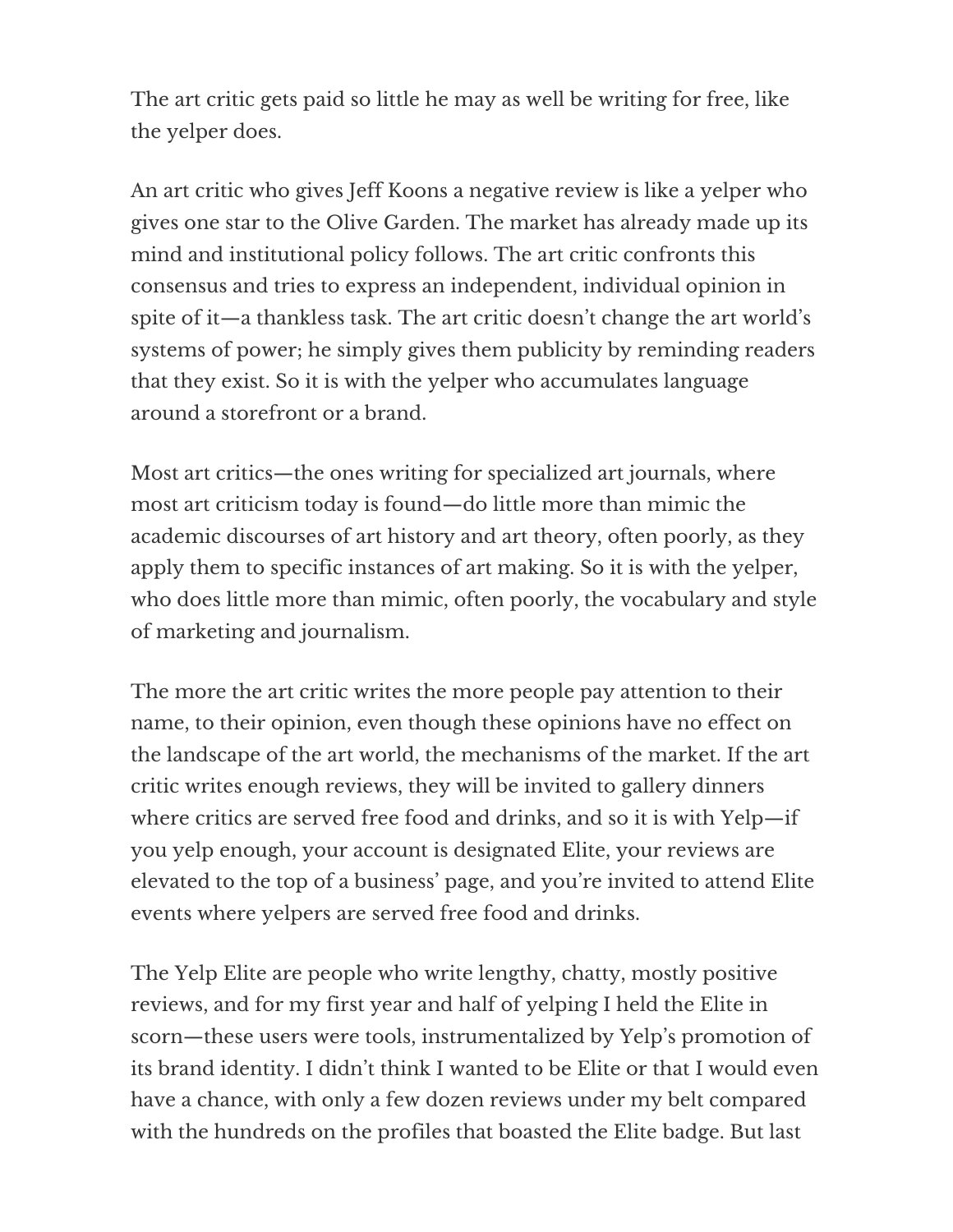October, after posting a particularly ecstatic five-star review of Friedrich Petzel Gallery, a Yelp community manager invited me to join Yelp's Elite Squad.

So I did, and I started to attend Elite events. By this point, my account had received some institutional and media recognition, and so I was curious to test reactions to my account from people outside the art world. Would they think it was funny, or novel, or stupid and annoying, like people in the art world did? When I talked about it to Amaryllis S., from Astoria, Queens, she said she didn't think my account was all that different from hers, which has hardly any reviews of restaurants, focusing instead on service-oriented businesses, like salons. Jando S., Yelp's community manager for Queens, told me about a guy in Miami who reviewed only strip clubs, and they were all thorough reviews, regardless of whether the strippers were men or women, which Jando took as a sign of true commitment. The strip-club expert had resisted Elite status when it was first offered, because he thought his activity on Yelp was too narrow, but he eventually came to terms with his own eliteness. In short, my focus on museums and galleries differed little, in the eyes of the Yelp Elite, from other reviewers' attention to salons or strip clubs.

Their opinion would probably be endorsed by Pierre Bourdieu, who in Distinction: A Social Critique of the Judgment of Taste uses sociological data to argue that the theory of aesthetic judgment proposed by Kant in the 18th century as a description of a universal human condition is, in fact, particular to the class interests of the bourgeoisie. Like my fellow members of the Yelp Elite, Bourdieu chose not to grant art special status, to recognize its distinction from other pursuits. "The dispositions which govern choices between the goods of legitimate culture cannot be fully understood … unless 'culture,' in the restricted, normative sense of ordinary usage, is reinserted into 'culture' in the broad, anthropological sense, and the elaborated taste for the most refined objects is brought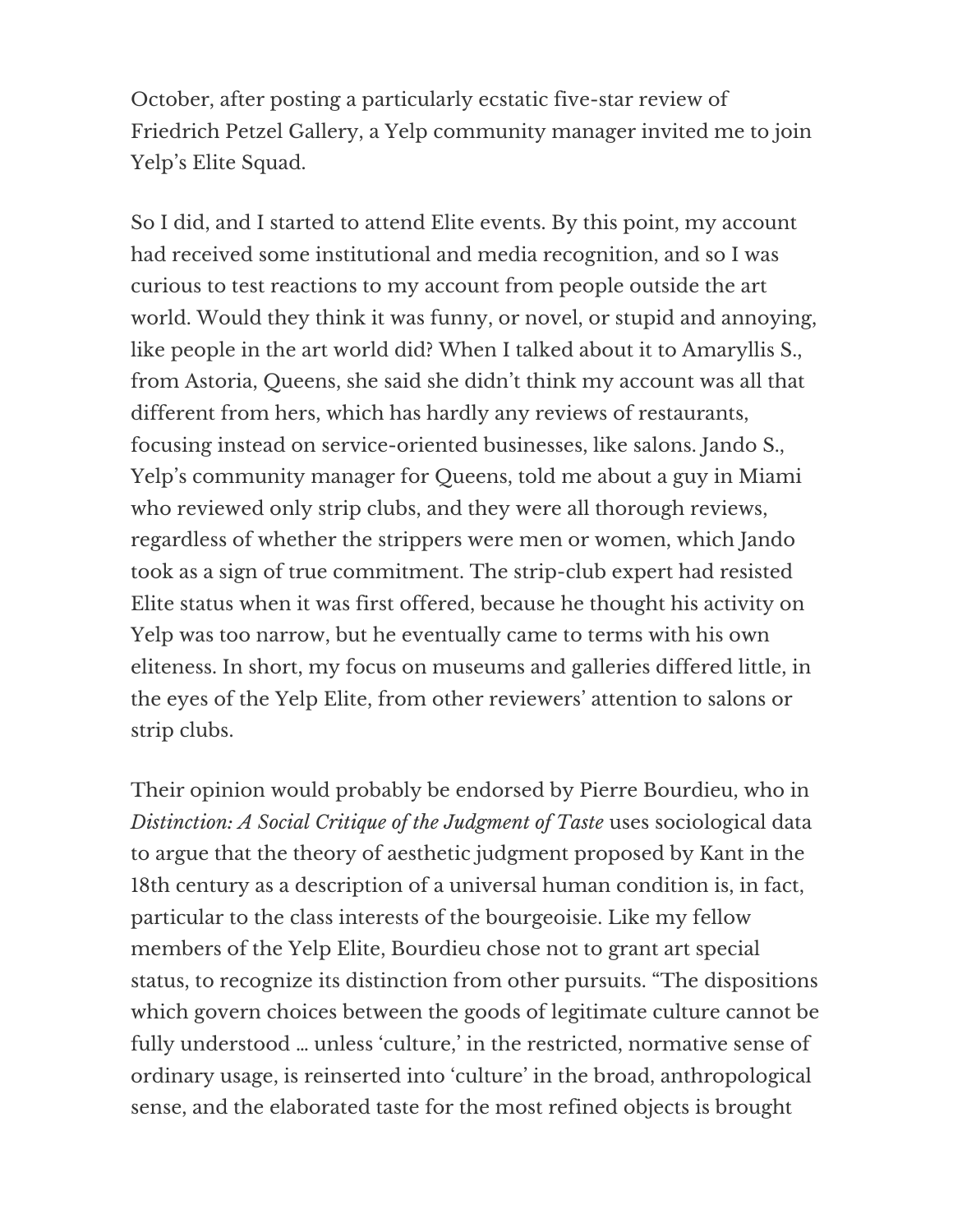back into relation with the elementary taste for the flavors of food." Taste is an embodied, sensory experience—one that originates in the gut and touches the world with the tongue. But it is also subject to a number of social abstractions that manage it, rationalize it, and build what Bourdieu calls a "magical barrier," distinguishing "legitimate culture" through the skilled labor of identification and decoding, distinctions reproduced in education and cultivated over time.

The museum lives behind such a magical barrier. The power structures of Yelp—the hierarchy of service provider and users, algorithms of usefulness, advertising—have nothing to do with the museum's power, and so Yelp can smash its magical barrier. Yelp puts museums into pages labeled with their names and addresses where anything can be said about them, the same as any other business.

The museum is a technology of public life, and like the public sphere, it began to acquire the forms familiar to us now in the 18th century.

Both museum and public sphere were born of bourgeois revolution—the museum quite literally; the first modern museum, the Louvre, was converted from a palace into a public collection of art by decree nine days after the French monarchy fell.

Both acquired significance as vehicles of bourgeois ideology, a worldview that did not displace aristocratic tastes and values so much as it worked to make them available, to present them as a way of life that anyone could aspire to approximate, imagined as so universally appealing and good that no one wouldn't want it.

Both served as vessels for the bourgeois utopian ideal of meritocracy—the most rational and reasonable ideas will win the approval of an informed society through their dissemination in the public sphere; the best works of art will edify the public in the museum.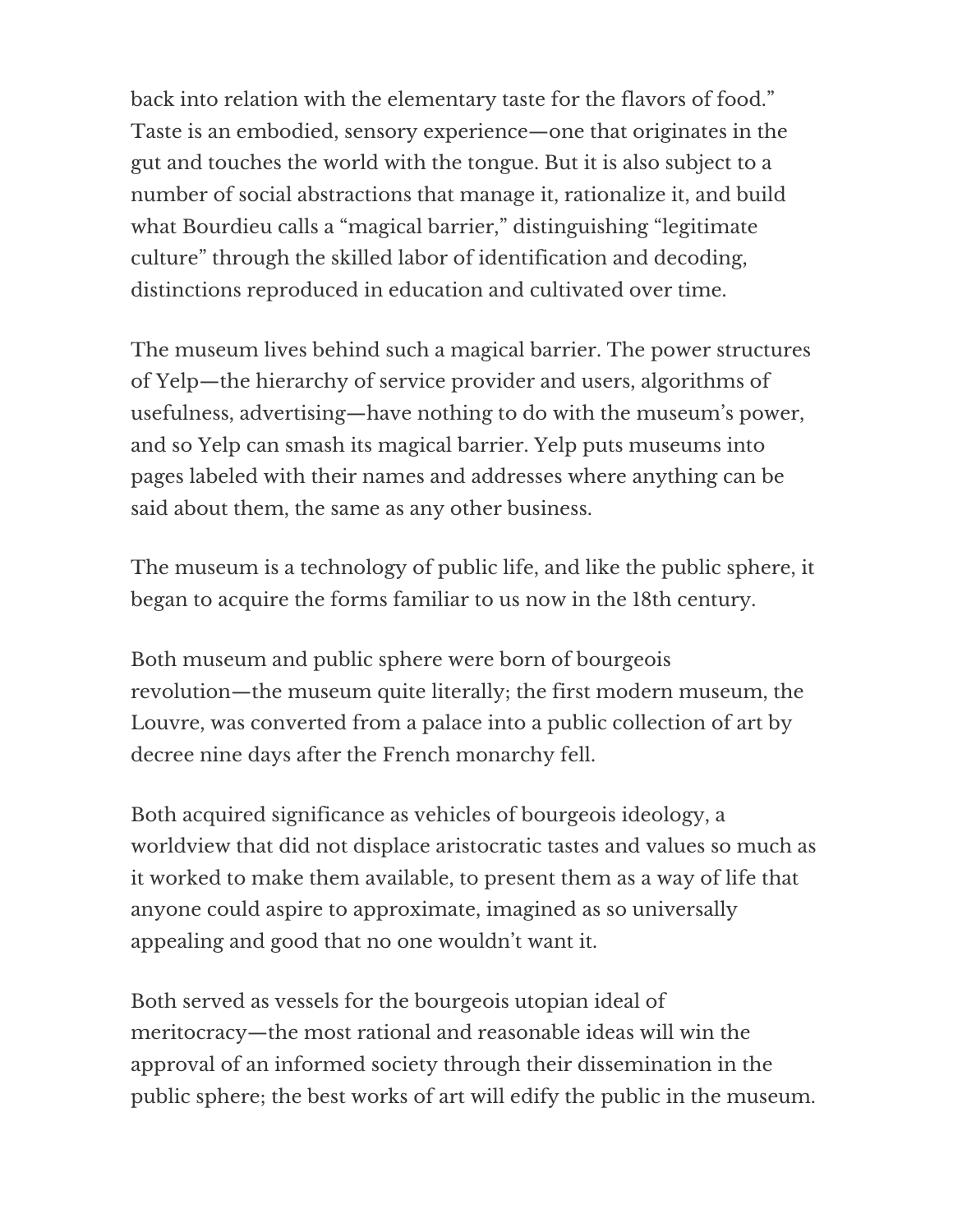Social media is another, newer technology of public life, one so young that it's hard yet to say what purpose it serves. But it's easy enough to see that it doesn't coincide with the purpose of those older technologies of public life, because the results of its contact with them are so often funny, strange, or unnerving—the kooky comments on newspaper websites, reviews of museums on Yelp.

Social media is not a degradation or improvement on the public sphere. Though owners of mass media have attempted to transpose the logic and power of the public sphere to social media, it never comes out quite right. Social media is further from the public sphere than it is from the old world of letters, diaries, albums, conversations with friends—the private sphere laid bare in public life, without subordination to the social abstractions that govern the dissemination of ideas in the public sphere (except, of course, for the ones that users have already learned and internalized).

There has been a lot of speculation about whether or not social media can measure artistic merit—or any merit—through likes, favorites, reblogs, retweets and so on. But the conversation tends to be limited to the potential of these metrics to measure quality, without acknowledging that such a process of measuring constitutes an attempt to merely "democratize" the meritocracy. This totally misses the potential of social media to account for the plurality of tastes found in the world. And so the counting of social-media attention is always unsatisfying—these metrics give a unified count of everything whose sums mean nothing.

Yelp—as well as Amazon and other review sites—shoehorn taste into metered ratings, but they also demand a first-person expression of taste. They ask the user to be a critic without demanding the past labor of cultivation or the other social abstractions imposed by the public sphere.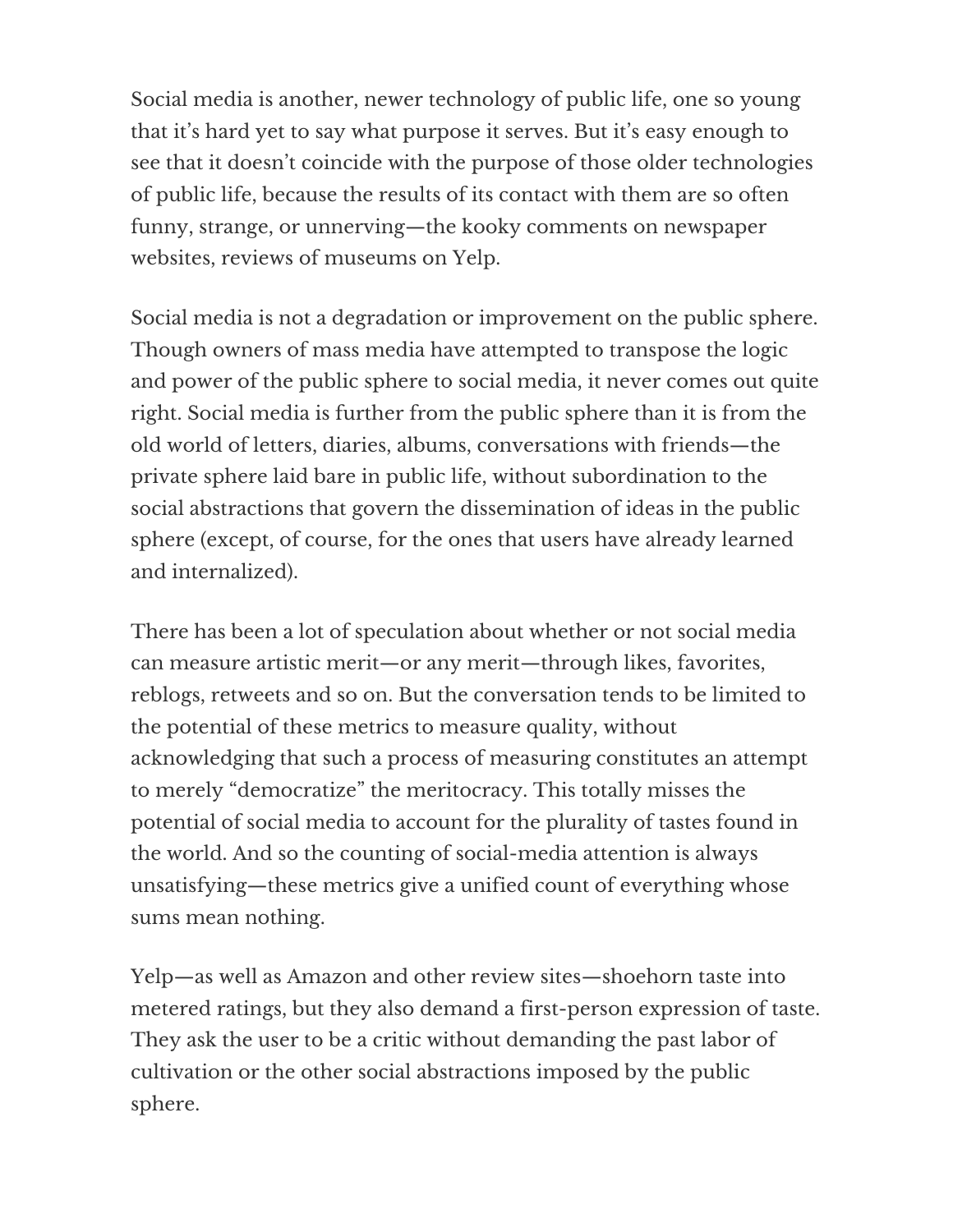Meanwhile, the public sphere regularly produces editorials bemoaning the death of expertise—its own slow death. Food and movie critics are catching up with art critics, who have been talking about the crisis of their profession for about a half century. The crisis of art criticism, however, did not originally come from the encroaching masses—the hostile arcana of the avant-garde held them off long enough—but rather because of a hypertrophied art market, whose monetary consensus renders criticism moot, and the professionalization of the art world, the MFA programs that teach artists to develop critical appraisals of their work for marketing purposes, so that it appears in public with an already determined historical significance. That seems like sufficient indication that criticism's problems stem from its own professionalization.

The early art critic "retained something of the amateur," writes Jürgen Habermas in The Social Transformation of the Public Sphere. "Lay judgment was organized in it without becoming, by way of specialization, anything else than the judgment of one private person among all others who ultimately were not to be obligated by any judgment except their own."

Yelp is not the answer to criticism's problems. On its own it can't transform criticism, or museums, for the better. The reviews of museums there may eschew the academic jargon of art writing and bourgeois biases of taste, but they tend to replace them with the clichés of marketing and advertising—the register of a commercialized public sphere—found in Yelp reviews of restaurants, strip clubs, or salons.

And yet Yelp could help reset the terms of art criticism, as an environment where the judgment of one among others not obligated by any judgment except their own is newly fresh, and where this judgment is honestly subjective and contingent, as tasted by unobligated bodies.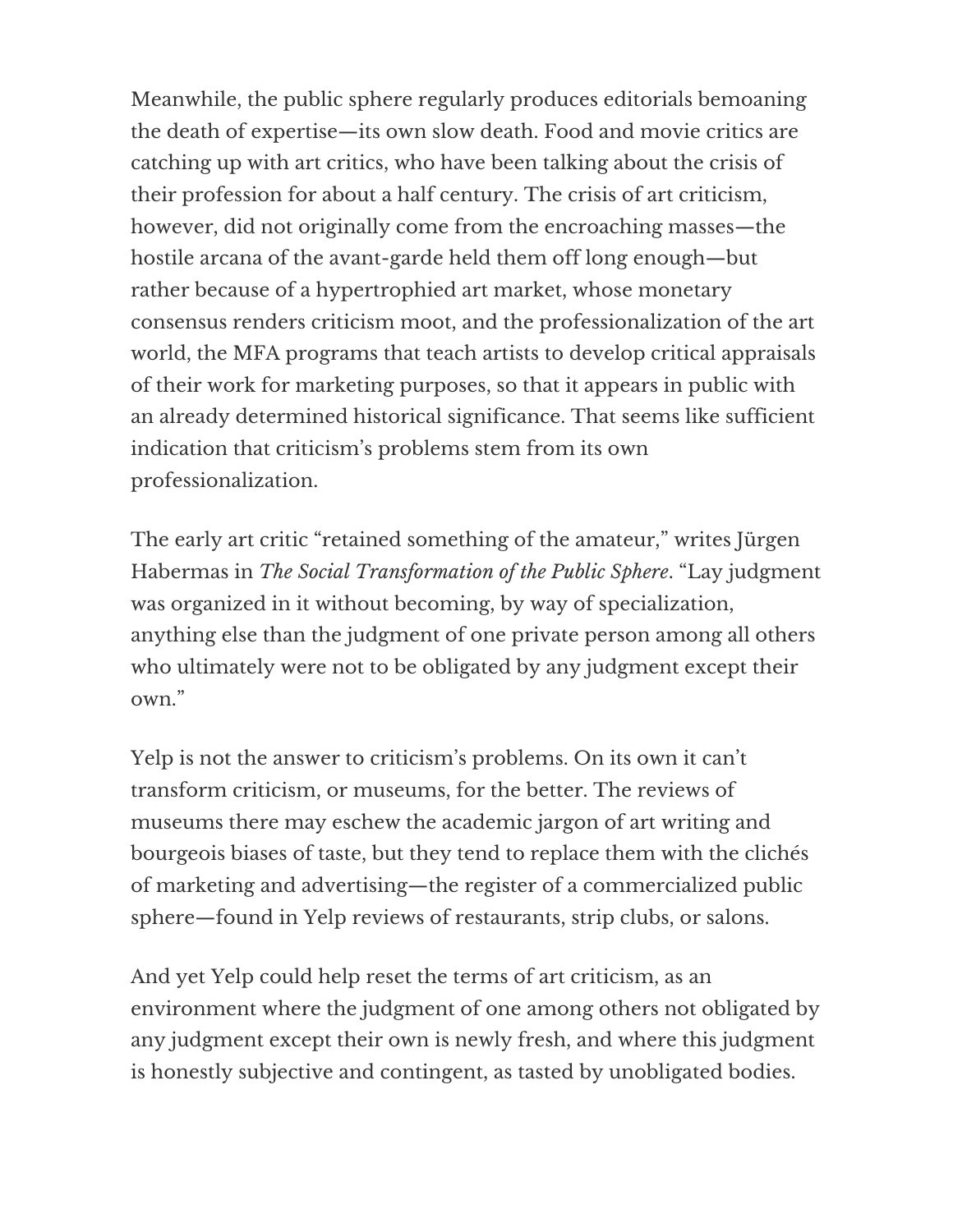

#### SUBSCRIBE \$2 PER MONTH

#### ENTER YOUR EMAIL

Email

**CONTINUE** 

# FURTHER READING



ESSAYS & REVIEWS



NEWS UNCATEGORIZED ESSAYS &



REVIEWS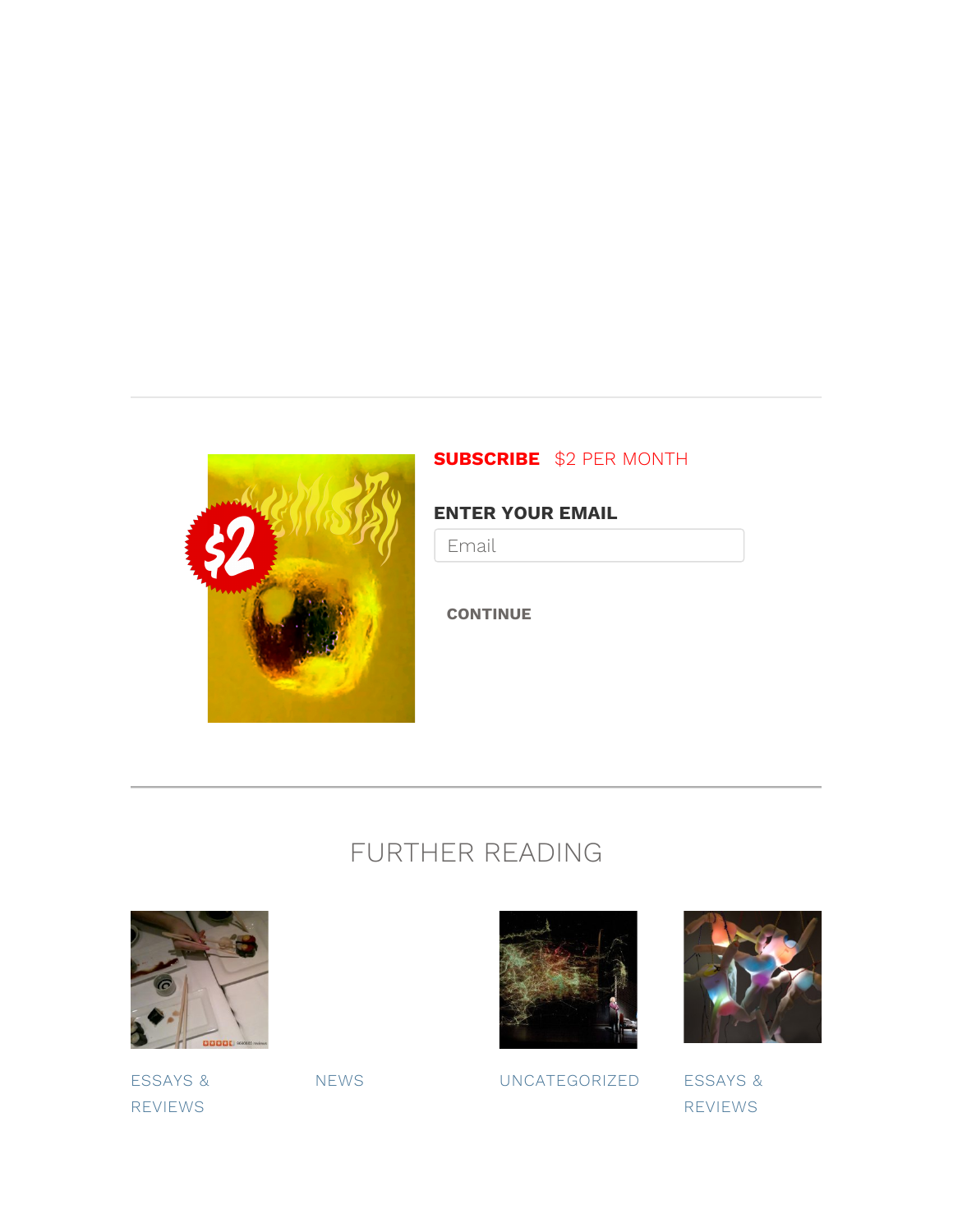# In Praise of Fake Reviews

By TOM SLEE Yelp's selfinterest, rather than any objective set of criteria, is what determines a "real" review.

Vernacular Criticism w/ Brian Droitcour @ New Museum 10/12 By THE NEW INQUIRY Writer and critic Brian Droitcour presents "Vernacular Criticism," a talk that looks to writing about art outside the established channels of professional media as a…

# Straight Men Can Be Bent

By BRIAN DROITCOUR

An interview with Wayne Koestenbaum about an opera and his new book of essays

## Splay Attention

### By BRIAN DROITCOUR

I don't think it's bad when artists treat me as if I'm there. In fact, I'm more sympathetic to those who do. Because I am.

#### The New Inquiry is a 501(c)3 organization.

CONTACT SUBMIT DONATE ABOUT

**SUBSCRIBE** BROWSE THE ARCHIVE TERMS OF USE **NEWS**